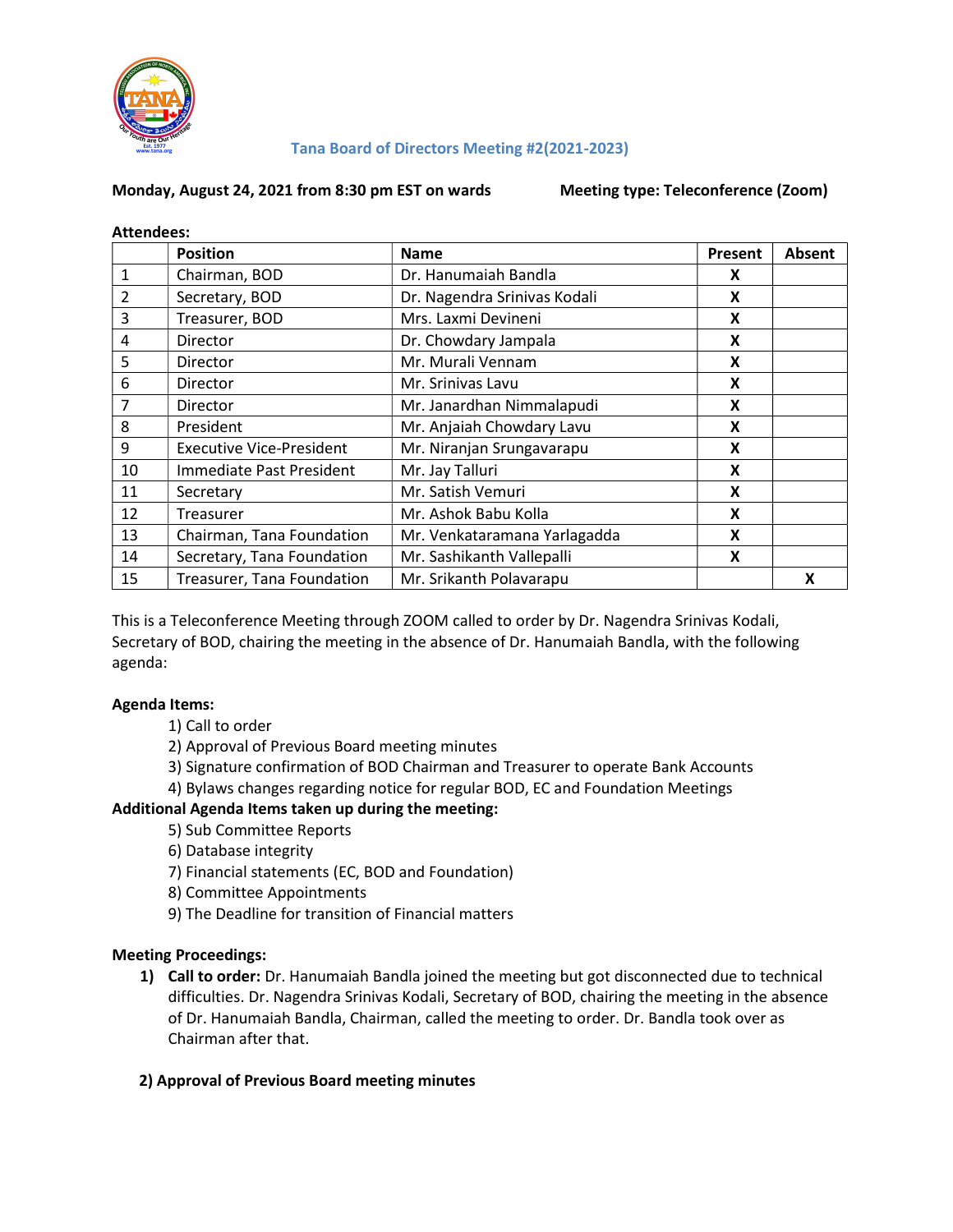

# Tana Board of Directors Meeting #2(2021-2023)

- Mr. Ashok Babu Kolla moved that the minutes of BOD Meeting #1 be approved with the correction of spellings on 3rd item. Motion seconded by Mr. Janardhan Nimmalapudi.
- Motion passed unanimously.

# 3) Signature confirmation of BOD Chairman and Treasurer to operate Bank Accounts

- Mr. Anjaiah Chowdary Lavu moved that Dr. Hanumaiah Bandla, Chairman, and Mrs. Lakshmi Devineni, Treasurer, be the only authorized signatories on all the TANA BOD bank and financial accounts, including Wells Fargo Bank Account ending in 5462 and Impact Financial Group Account ending in 1998. Motion was seconded by Mrs. Laxmi Devineni.
- Motion passed unanimously.

# 4) Bylaws changes regarding notice for regular BOD, EC and Foundation Meetings

- Motion was proposed by Mr. Ashok Babu Kolla to adopt the bylaw changes distributed earlier (attached) per Article XVIII, Section 2.c. Motion was seconded by Mr. Venkataramana Yarlagadda
- Motion passed unanimously.

# 5) Sub Committee Reports

- Mr. Sashikanth Vallepalli proposed that Board authorize the Ad-hoc committees for 2019- 2021 to continue until the reports are submitted. Motion was seconded by Mr. Satish Vemuri.
- Motion passed unanimously.

# 6) Database integrity

- Mr. Anjaiah Chowdary Lavu moved that the Board consent to Chairman's nomination of Mr. Niranjan Srungvarapu as Chairman, with Dr. Jampala Chowdary, Mr. Anjaiah Chowdary Lavu,. Mr. Satish Vemuri, Mr. Murali Talluri, the TANA Web Chair and a Database expert (to be named later) to be members of an ad-hoc task force to resolve the TANA Membership database issues by November 30<sup>th</sup>, 2021. Motion was seconded by Mr. Venkataramana Yarlagadda.
- Motion passed unanimously.

# 7) Financial statements (EC,BOD and Foundation)

- Dr. Jampala Chowdary moved that an extension be granted to the EC Treasurer for EC financial statements for  $2^{nd}$  quarter to be submitted by September 15<sup>th</sup>. Motion was seconded by Mr. Niranjan Srungavarapu.
- Motion passed unanimously.
- Dr. Jampala Chowdary moved that an extension be granted to the BOD Treasurer for BOD financial statements for  $2^{nd}$  quarter to be submitted by September 15<sup>th</sup>. Motion was seconded by Mr. Janardhan Nimmalapudi.
- Motion passed unanimously.
- **Mr.** Anjaiah Chowdary Lavu moved to accept the Foundation Financial reports for  $2^{nd}$  quarter submitted by Foundation Treasurer. Motion was seconded by Mr. Venkataramana Yarlagadda.